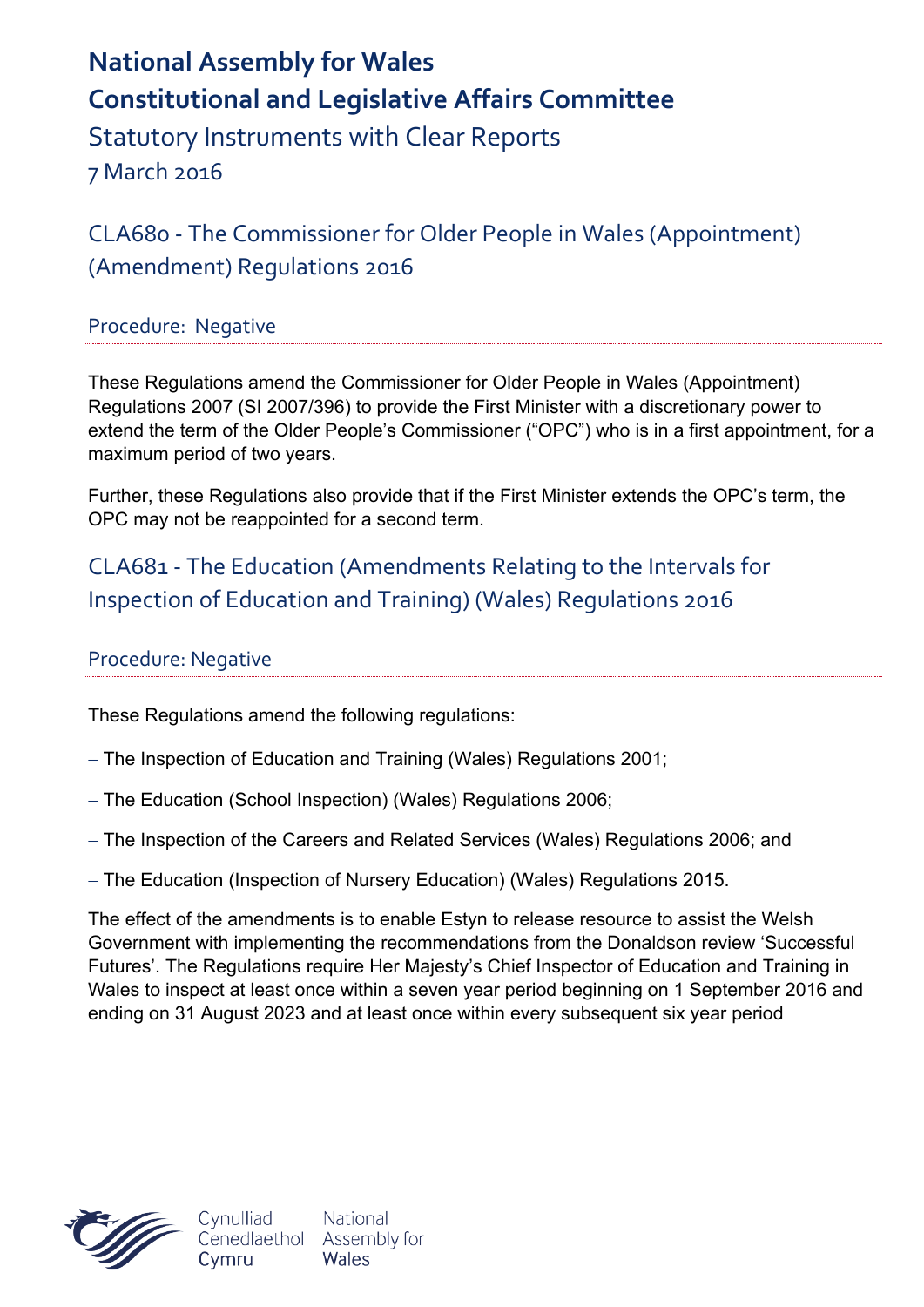# CLA685 - The Duty of Letting Agents to Publicise Fees (Exclusion) (Wales) Regulations 2016

### Procedure: Negative

These Regulations provide that legal professionals acting in a legal capacity on lettings-related work are not letting agents. Therefore, provisions in the Consumer Rights Act 2015 requiring the display of fees will not apply, unless the legal professionals also carry out other aspects of letting agency work.

CLA692 - The Social Services and Well-being (Wales) Act 2014 (Consequential Amendments) (Secondary Legislation) Regulations 2016

### Procedure: Negative

These Regulations provide for the revocation of Wales only secondary legislation and the disapplication in relation to Wales of England and Wales secondary legislation made under any of the provisions of primary legislation that have been repealed as a consequence of the commencement of the Social services and Well-being (Wales ) 2014 Act ("the 2014 Act"). They also make consequential and incidental amendments to secondary legislation required as a consequence of the commencement of the 2014 Act together with saving and transitional provisions relating to the provisions of care and support and the continuation of any child practice review undertaken but not completed before the coming into force of the 2014 Act.

CLA693 - The Social Services and Well-being Act 2014 (Consequential Amendments) and Care Planning, Placement and Case Review (Miscellaneous Amendments) (Wales) regulations 2016

#### Procedure: Negative

These Regulations replace, in relation to Wales, provision formally made under part 3 of the Children Act 1989. The Regulations amend secondary legislation relating to looked after and accommodated children in relation to care planning, placement decisions and case reviews.

CLA694 - The Common Agricultural Policy (Amendment) (No.2) (Wales) Regulations 2016

Procedure: Negative

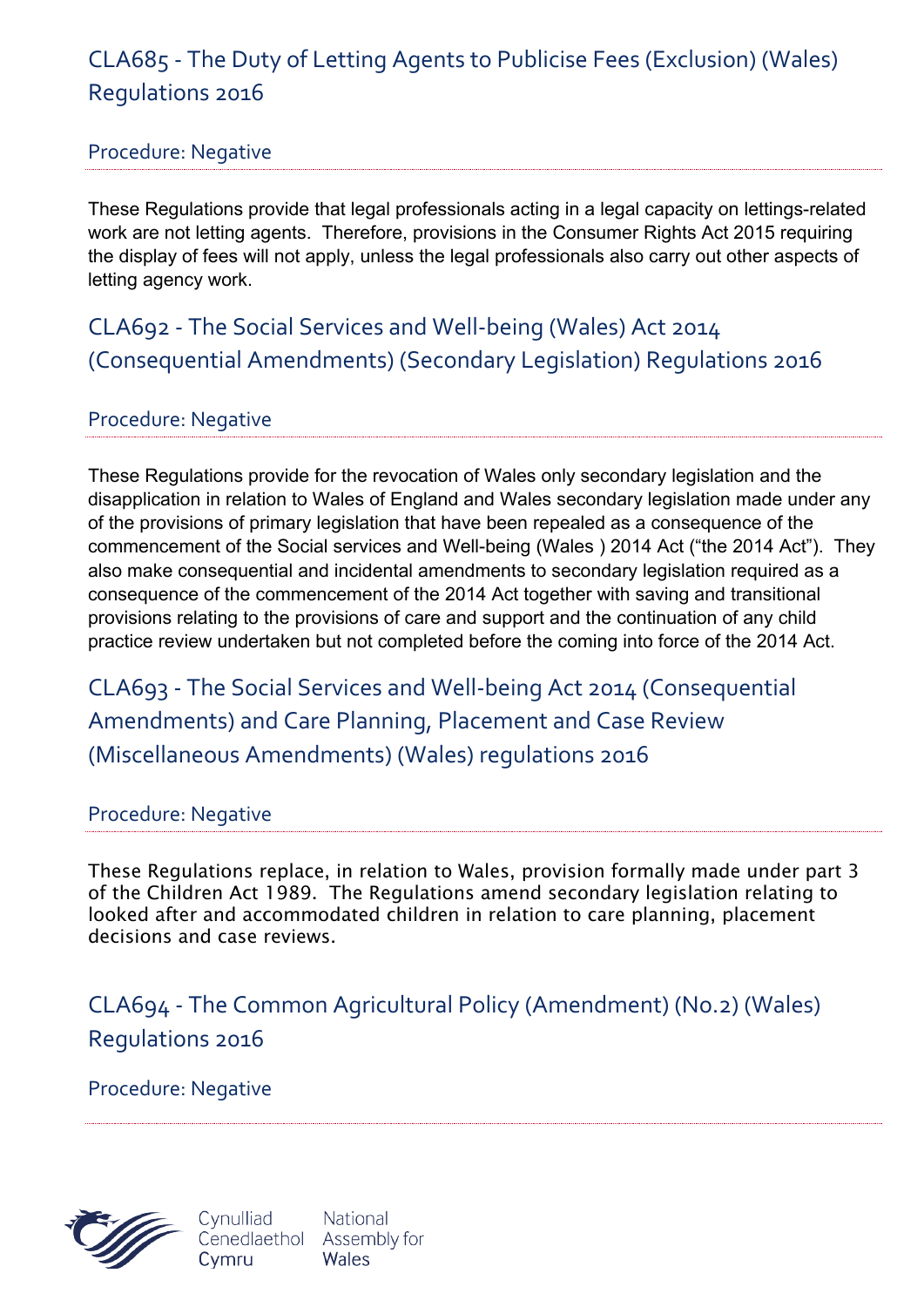These Regulations amend the Common Agricultural Policy Basic Payment and Support Schemes (Wales) Regulations 2015 and the Common Agricultural Policy (Integrated Administration and Control System and Enforcement and Cross Compliance) (Wales) Regulations 2014. The changes relate to administrative aspects of the Basic Payment Scheme and an amendment of the Cross Compliance Regulations to allow farmers to leave a rough surface over winter. The Regulations also revoke the Common Agricultural Policy (Amendment) (Wales) Regulations 2016.

# CLA695 - The Higher Education (Fee and Access Plans) (Notices, Procedure and Publication) (Wales) Regulations 2016

### Procedure: Negative

These Regulations make provision in respect of notices under sections 37, 38 and 39 of the Higher Education (Wales) Act 2015 and how and when the Higher Education Funding Council for Wales is to comply with its duties under section 40(1) of the 2015 Act.

# CLA677 - The Water Resources (Control of Pollution) (Oil Storage) (Wales) Regulations 2016

#### Procedure: Affirmative

These Regulations require a person with custody or control of oil to comply with certain requirements with regard to storing and handling. They aim to reduce and prevent water pollution.

The main requirements of these Regulations include:

- $-$  oil must be stored in containers of sufficient strength
- $-$  oil containers must be situated within secondary containment systems
- steps must be taken to prevent leakage/spillage from tanks, pumps and pipes etc.

The Regulations also cover the storing and handling of agricultural fuel oil, thus replacing the current provisions for such oil in the Water Resources (Control of Pollution) (Silage, Slurry and Agricultural Fuel Oil) (Wales) Regulations 2010.

# CLA686 - The Food Hygiene Rating (Promotion of Food Hygiene Rating) (Wales) Regulations 2016

### Procedure: Affirmative

These Regulations make provision in relation to the promotion of food hygiene ratings under the Food Hygiene Rating (Wales) Act 2013. They require takeaway food businesses to display a

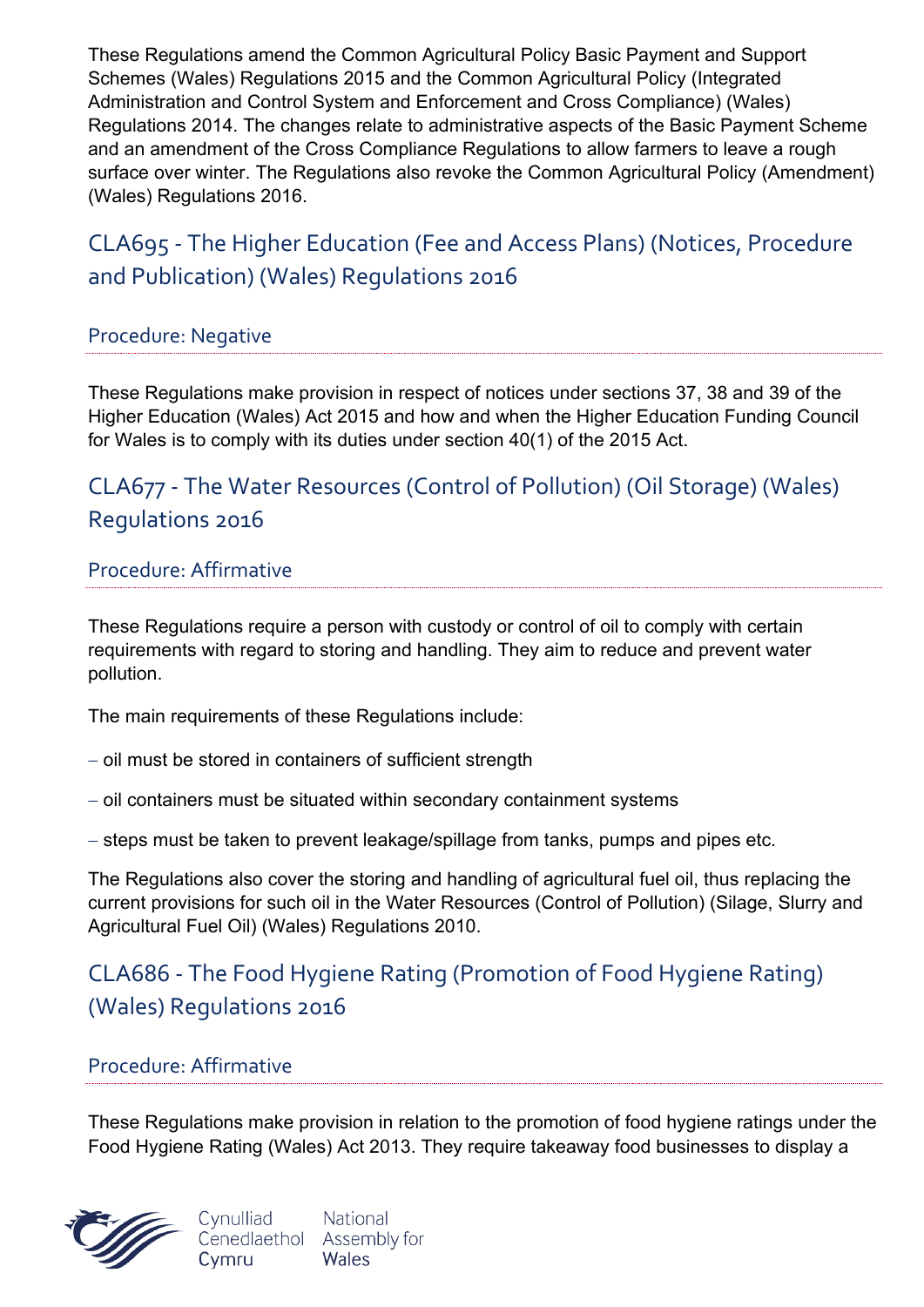bilingual statement on defined hard copy materials (e.g. menus and leaflets), directing the consumer to the food hygiene ratings website and encouraging the consumer to ask the food business for their rating. The Regulations also make provision for the voluntary use of food hygiene rating images and prescribing their format including the creation of offences and enforcement powers.

# CLA687 - Welsh Language (Wales) Measure 2011 (amendment of Schedule 6) (No 2) Order 2016

### Procedure: Affirmative

This Order updates, by the insertion of new organisations, Schedule 6 of the Welsh Language (Wales) Measure 2011 so enabling the Welsh Ministers (by separate regulations) to make Welsh Language Standards in respect of the these organisations and authorising the Welsh Language Commissioner to require those organisation to comply with standards

## CLA688 - The Welsh Language Standards (No.3) Regulations 2016

#### Procedure: Affirmative

These Regulations specify standards in relation to the conduct of 27 bodies in the education sector.

The 27 education sector bodies are:

- Career Choices Dewis Gyrfa Limited
- Further Education institutions (Coleg Ceredigion, Coleg Sir Gâr, Merthyr Tydfil College Limited, the governing body of Saint David's Catholic College, WEA YMCA CC Cymru)
- Further Education corporations (Cardiff and Vale College, Coleg Cambria, Coleg y Cymoedd, Gower College Swansea, Coleg Gwent, Bridgend College, Pembrokeshire College, Grŵp Llandrillo Menai, NPTC Group)
- Higher Education institutions (Aberystwyth University, Bangor University, Cardiff University, Open University, Royal Welsh College of Music and Drama Limited, Swansea University, the University of Wales, University of Wales: Trinity St David)
- Higher Education corporations (Cardiff Metropolitan University, Glyndŵr University, the University of South Wales)
- The Higher Education Funding Council for Wales.

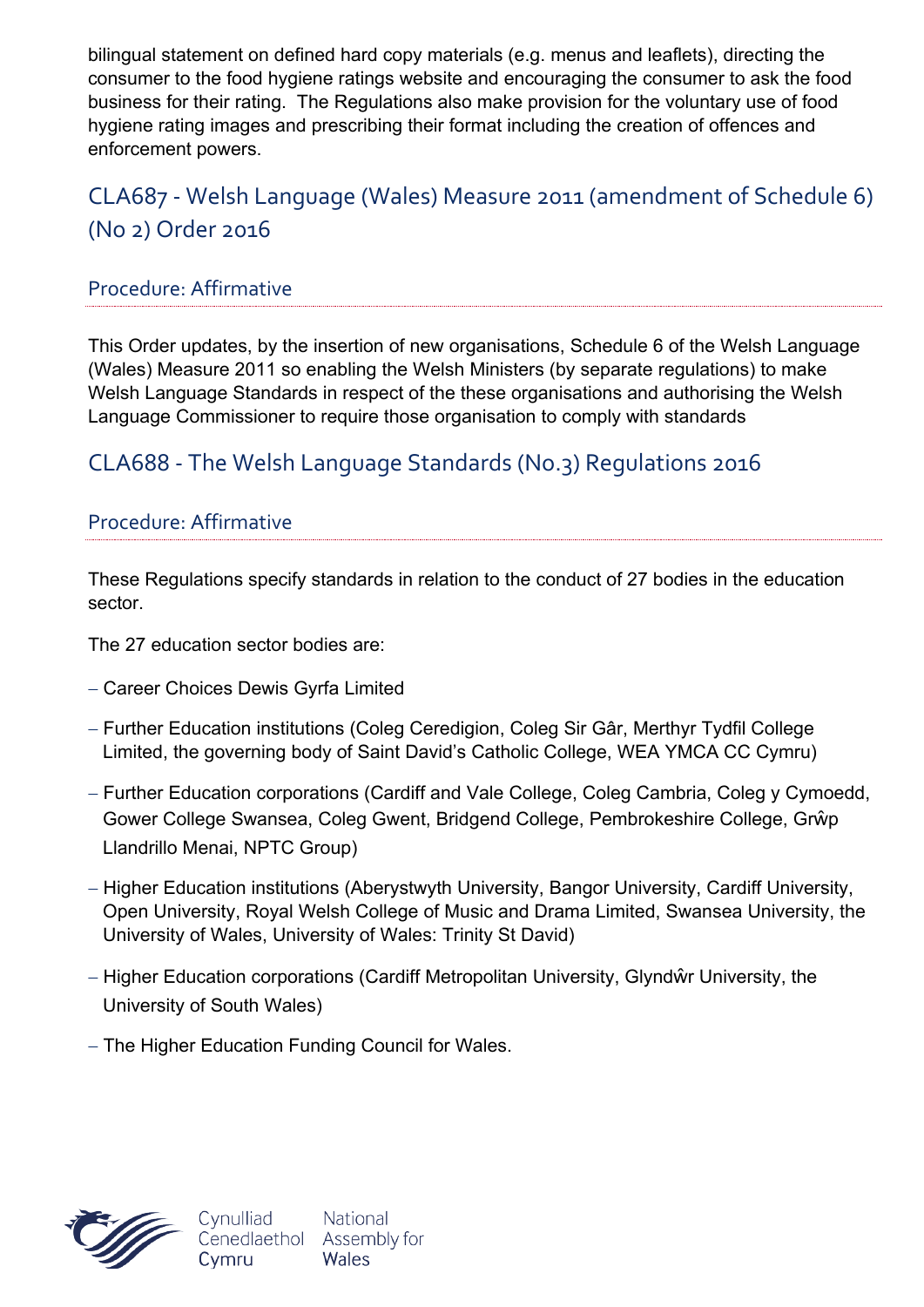# CLA689 - The Welsh Language Standards (No.4) Regulations 2016

### Procedure: Affirmative

These Regulations specify standards in relation to the conduct of the bodies listed in Schedule 6 to the Regulations. The listed bodies are:

- Agricultural Land Tribunal
- Education Workforce Council
- the Mental Health Review Tribunal for Wales
- $-$  the Residential Property Tribunal Wales
- $-$  the Special Educational Needs Tribunal for Wales
- Valuation Tribunal for Wales.

## CLA690 - The Welsh Language Standards (No 5) Regulations 2016

#### Procedure: Affirmative

These Regulations specify standards in relation to the conduct of the bodies listed in Schedule 6 to the Regulations. The bodies are:

- the chief constables of the police forces that operate in Wales (the British Transport Police, the Civil Nuclear Constabulary, Dyfed-Powys Police, Gwent Police, North Wales Police and South Wales Police;
- $-$  the British Transport Police Authority;
- $-$  the Civil Nuclear Police Authority;
- the Police and Crime Commissioners for Dyfed-Powys, Gwent, North Wales and South Wales;
- the Independent Police Complaints Commission;
- the Fire and Rescue Authorities that operate in Wales (Mid and West Wales FRA, North) Wales FRA and South Wales FRA).